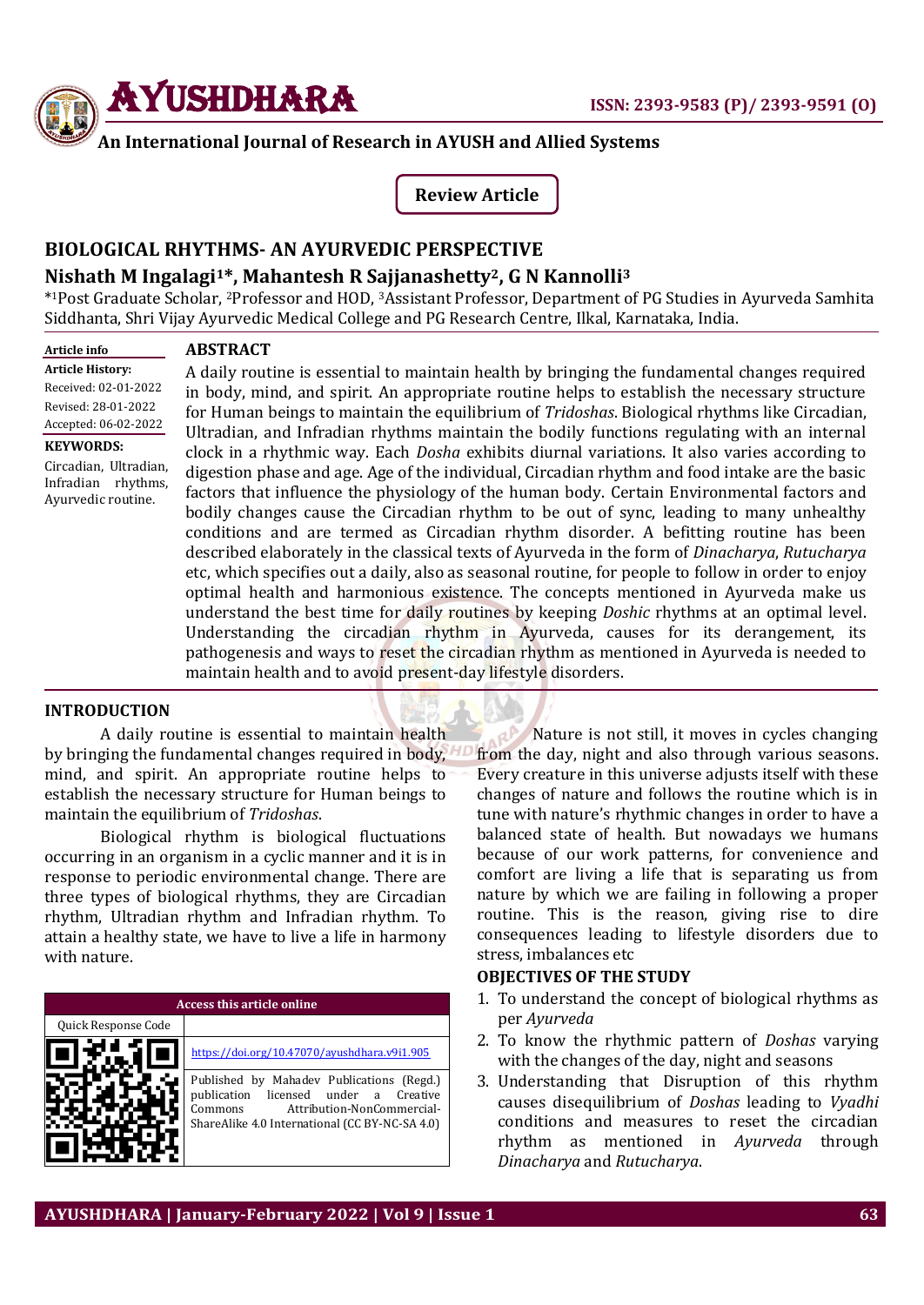### **MATERIALS AND METHODS**

The *Samhitas* of *Ayurveda* along with their commentaries, other *Ayurvedic* texts, books of contemporary medical sciences, relevant information from articles, periodicals, journals, and other published works and websites will be referred to fulfill the objectives of the study.

# **Biological Rhythms**

Biological rhythm is biological fluctuations occurring in an organism in a cyclic manner and it is in response to periodic environmental change. There are three types of biological rhythms, they are Circadian rhythm, Ultradian rhythm and Infradian rhythm.

### **Circadian Rhythm**

Circadian rhythm is the regular recurrence of physiological processes or activities which occur in cycles of 24 hours. It is also called a diurnal rhythm. The term circadian is derived from the Latin word "circa" which means 'around' and 'Diem' which means a 'day'; Circadian - around the day<sup>[1]</sup>.

This rhythmic change is developed in response to changes occurring in daylight and dark at night which are recurring every 24 hours.

# **Ultradian Rhythm**

Ultradian rhythms are the series of bodily functions which take place during the course of a 24 hour day, occurring more than once a day.

### **Infradian Rhythm**

Infradian rhythm is the changes that occur cyclically in bodily functions lasting for more than 24 hours but shorter than 1 year; occurring weekly, HDF monthly, and annually.

Various physiological processes changing cyclically are set by means of a hypothetical clock that is often called a biological clock. Every tissue and organ are said to have a scheduled internal biological clock that operates as per biological rhythms, regulating processes like sleeping, eating, exposure to light, temperature etc. activities. And these clocks are governed by a master clock which is situated in the brain named the SCN-Suprachiasmatic nucleus.

The agents or events of the environment such as light, temperature, food, social interactions etc which stimulate in setting or resetting an internal biological clock of humans are termed as Zeitgeber.

### **Concepts To Be Understood In Knowing Rhythms In** *Ayurveda*

*Doshas* maintain the integrity of *Shareera* as they are the primary constitutional factors of the body. There are three Doshas[2] basically, namely *Vata*, *Pitta* and *Kapha*. The state of equilibrium of these doshas results in the orchestrated, harmonious wellbeing of the human body whereas their disequilibrium may cause ill-health or even death[3] . And as *Purusha* is the

replica of the Universe<sup>[4]</sup>, a balance between the body's constitution and the environment is essential to maintain the *Swasthya*. And that is why *Ayurveda* explains that changes in the *Shareera* take place in accordance with the changes of our surroundings. Adapting the changes of external variations is essential to maintain the *Samavastha* of *Doshas*, if not it leads to the *Vyadhi* conditions.

# **Biological Rhythms as Per Ayurveda**

# **Circadian Rhythm and Ultradian Rhythm in**  *Ayurveda*

*Ashtanga Hrudaya* mentions about Circadian rhythm and Ultradian rhythm with the simple *Shloka* – "*Vayo Ahoratribhuktanam te Antamadhyaadigaha Kramath*" [5] meaning *Vata*, *Pitta* and *Kapha* respectively exhibit their marked presence in the end, middle and beginning of life, day-night and digestion.

Each *Dosha* exhibits diurnal variations. It also varies according to digestion phase and age.

Considering the *Ahoratri*, if the time interval, either day or night is divided into three equal parts, *Vata*, *Pitta* and *Kapha* show predominance during the last, middle and first parts respectively. This rhythmic variation of Doshas occurring in the 24-hour cycle is itself the circadian rhythm in *Ayurveda*.

**Table 1: Diurnal Variations Of** *Doshas*

|               | Vata       | <b>Pitta</b> | Kapha                  |
|---------------|------------|--------------|------------------------|
| Aho (Day)     | Evening    | Mid-day      | Morning                |
| Ratri (Night) | Late night |              | Midnight   Early night |

Likewise, if the period of digestion of food is considered, *Vata* will be predominant during the last phase of digestion, *Pitta* during the middle of the digestion and *Kapha* in its preliminary phase. This rhythmic variations of *Doshas* occurring during food intake, *Nidra* etc which takes place during the course of 24 hours in a day is itself the explanation for Ultradian rhythm in *Ayurveda*.

**Table 2: Variations of** *Doshas* **According To The Phase of Digestion**

|           | Vata    | Pitta      | <b>Kapha</b> |
|-----------|---------|------------|--------------|
| Phase of  | Colonic | Intestinal | Gastric      |
| digestion | phase   | phase      | phase        |

Age of the individual, Circadian rhythm and food intake are the basic factors that influence the physiology of the human body. As *Doshas* represent the function of various body systems in health as well as disease, these factors influence them also in the respective orders mentioned above.

Infradian Rhythm in Ayurveda can be explained considering the variation of *Doshas* that is *Sanchaya*, *Prakopa* and *Prashama* of *Doshas* in different *Rutus* which comprises two *Maasa*.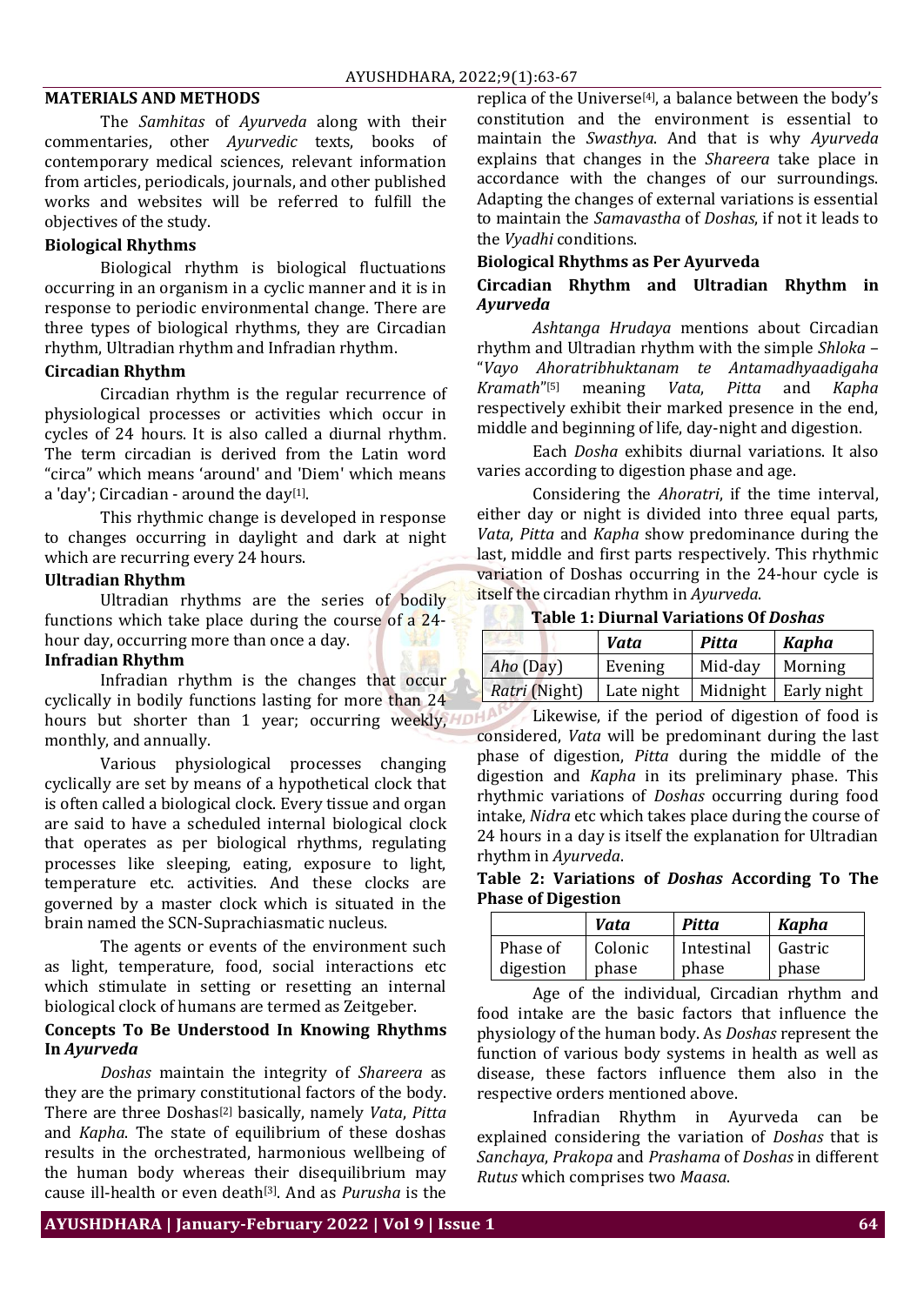| <b>Rutu</b> | <b>Doshas</b>   |                |                 |  |
|-------------|-----------------|----------------|-----------------|--|
|             | <b>Sanchaya</b> | <b>Prakopa</b> | <b>Prashama</b> |  |
| Shishira    | Kapha           |                |                 |  |
| Vasanta     |                 | Kapha          |                 |  |
| Grishma     | Vata            |                | Kapha           |  |
| Varsha      | Pitta           | Vata           |                 |  |
| Sharat      |                 | Vata           | Vata            |  |
| Hemanta     | Kapha           |                | Vata            |  |

### **Table 3:** *Rutus* **and Their Relation to** *Dosha*

### **Zeitgeber as per Ayurveda**

Zeitgeber such as light, temperature, food, social interactions etc has an influence in maintaining the proper functioning of the biological clock. In Ayurveda maintaining the *Samavastha* of *Doshas* is essential to have a *Swasthya* condition and the factors influencing the circadian rhythm as per Ayurveda include the changes in a day and night, seasonal variations, dietic rules, codes of conduct, etc. Ayurveda explains about regimens to be followed in a day, rules while eating, sleeping, specific regimens during different *Rutus* and behavioural conducts including ethical conduct, moral conduct, mental and physical conducts etc which have an impact on *Doshic* changes thereby which helps in maintaining proper functioning of the internal biological clock.

Amongst all the rhythms, the Circadian rhythm has a powerful impact on health as it is the main rhythm most people are concerned with because it is experienced on the daily basis. Hence it becomes important to understand it in detail.

#### **Cause for Impaired/Reduced Circadian Rhythm**

Certain Environmental factors and bodily changes cause the Circadian rhythm to be out of sync leading to many unhealthy conditions and are termed as Circadian rhythm disorder.

The only cause of the disease is recognized as either insufficient union (*Heenayoga*), perverted union (*Mithyayoga*) and excessive union (*Atiyoga*) of *Kala* (season), Artha (objects) and *Karma* (action)<sup>[6]</sup>.

Kala refers to time. The importance of this etiological factor lies in the fact that the effect of time is natural and unavoidable. Day and night, various seasons, different stages of life - all these represent different aspects of time, producing versatile effects on the human body. Each *Dosha* attains the state of *Chaya*, *Prakopa* and *Prashama* in particular seasons which is inevitable and it is also dependent upon the diurnal variations. And every creature of this world is subjected to the process of continuous transformation. *Heenayoga*, *Mithyayoga* and *Atiyoga* of *Kala* are unpreventable and these certainly will lead to diseases. But nowadays even the disequilibrium state of health

occurs in *Samyogyoga* of *Kala* due to stress, night shift work etc and by not following the seasonal regimens and day-to-day regimens. Due to irregular sleep patterns, untimely food intake, wrong food combinations, etc duration of the various stages of digestion deviate from normalcy leading to diseases. *Adharaneeya vegas* if not passed timely then it will lead to many complications.

'Artha' implies to the objects of senses. *Heenayoga*, *Mithyayoga* and *Atiyoga* of the sense organs with their objects form important etiological factors in disease causation. For example, hearing lowfrequency sounds cause strain to the ears, watching the intense lights of electronic devices late at night listening to irritative sounds, etc leads to disease conditions.

'*Karma'* refers to the deeds of a person. The *Heenayoga*, *Mithyayoga,* and *Atiyoga* of *Karma*  (committed by body, speech, and mind) can also lead to preventable diseases, the importance of which is described as *Prajnaparadha*.

Thus, the complications that arise out of *Heenayoga*, *Mithyayoga*, and *Atiyoga of Kala*, *Artha*, and *Karma* will disrupt the normal circadian rhythm leading to the *Vyadhi* condition.

# **The Pathogenesis for Impaired Rhythm**

In the present-day main cause for the impairment in circadian rhythm are doing jet lag or night shift work, *Prajnaparadha*[7] by excess use of the electronic device at night confusing our internal clock, stress, improper conduct with self and social interaction, not following a proper routine of day or seasons, etc. These causes effects negatively on the human body reducing the SCN output which causes improper entrainment of the various body clocks. By the variations in the body's normal functioning, it leads to the reduced circadian rhythm in the body hampering the proper rhythmic functions leading to various circadian rhythm disorders causing imbalances, stress, and various lifestyle disorders.

# **Chart no.1 Impaired Rhythm Pathogenesis**



**AYUSHDHARA | January-February 2022 | Vol 9 | Issue 1 65**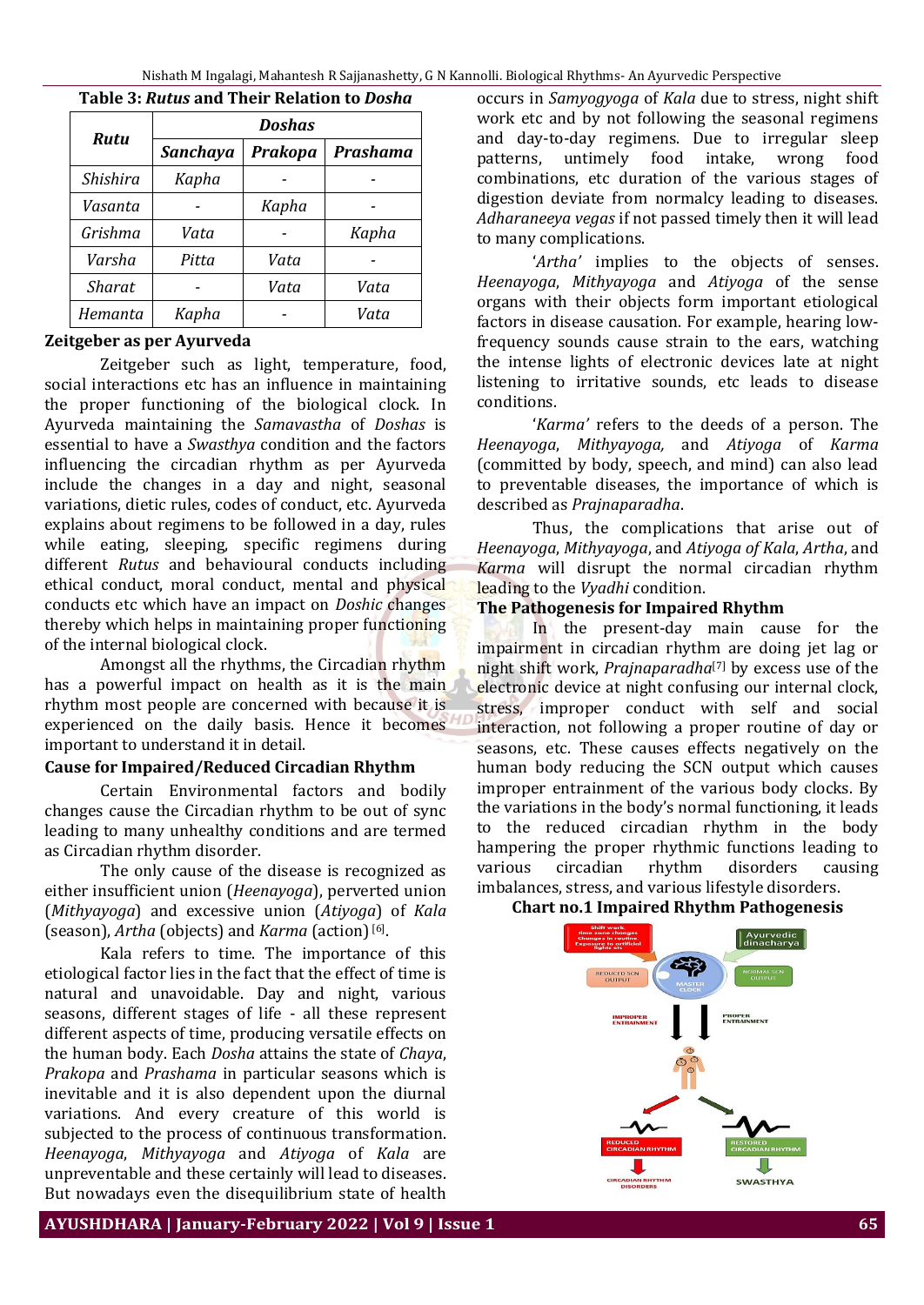# **Reset the Internal Biological Clock with Ayurveda**

A befitting routine has been described elaborately in the classical texts of Ayurveda, which specifies out a daily, also as seasonal routine, for people to follow in order to enjoy optimal health and harmonious existence. The concepts mentioned in Ayurveda make us understand the best time for daily routines by keeping *Doshic* rhythms at optimal levels.

# *Dinacharya*

*Ayurveda* mentions not only waking up at *Brahmi Muhurth*[8] , brushing teeth, etc, but also the other regimens like *Danta Dhavana*[*9*] *, Gandusha*[10] , *Kavala*[11] , *Vyayama*[12] , *Snana*[13] etc.

*Vata, Pitta or Kapha* predominance occurs in both the cycles of day and night at a specific time.

*Vata Dosha*- 2 am -6 am and 2 pm - 6 pm

*Pitta Dosha*- 10 am - 2 pm and 10 pm - 2 am

*Kapha Dosha*- 6 am - 10 am and 6 pm - 10 pm

# **Morning Regimen of** *Kapha* **Time (6-10 AM)**

Waking up at *Brahmi Muhurta* before *Kapha Kala* begins to avoid laziness, evacuation of excreta, *Danta dhavana*, *Jivha nirlekhana, Gandusha, Kavala, Nasya, Pranayama, Abhyanga, Snana,* etc.

# **Mid-Day Regimen of** *Pitta* **Time (10 am to 2 pm)**

The main meal of the day is to be taken during this time of the day. As *Pitta* is at its peak during this time it facilitates proper digestion. *Ahara vidhi*[14] mentioned in Charaka Samhita should be adopted. **Late Afternoon Regimen of** *Vata* **Time (2 pm to 6 pm)**

This is the best phase of the day to indulge in creative, daily, and heavy tasks can be done during this phase of the day as there will be abundant energy due to active *Vata*

### **Evening Regimen of Kapha Time (6 pm to 10 pm)**

*Laghu ahara, Vihara,* and early to bed should be followed during this phase of the night. Avoid the use of artificial light and exposure to light of electronic devices.

### *Rutucharya*

From a Universal perspective, it is very difficult to define *Rutucharya* as seasons have got many variables even in the same country. The narration of *Rutucharya* in our classics is applicable to seasons in India and of nations with similar geographical nature. But it goes without saying that the seasonal *Doshic* alterations remain the same anywhere in the Universe. *Doshas* attaining *Sanchaya* in a particular season are to be pacified in that season itself to prevent the disruption in the normal working of circadian rhythm which occurs due to *Prakopa* state further. Hence the various regimens mentioned in our classics in each *Rutu* aims at preventing *Dosha Sanchaya* and pacifying

*Sanchita Dosha*. Accustoming ourselves to changes of each *Rutu* by following the regimens as mentioned in classics helps in maintaining proper functioning of internal clock leading to *Swasthya*.

Circadian rhythm involves not only the physiological rhythms but also the mental and behavioral changes. For this *Ayurveda* mentions the concept of *Sadvrutta*[15] *, Achara Rasayana*[16] and *Dharaneeya Vega.*

It may not be out of place to state that Ayurveda has explained concepts like *Dinacharya*, *Rutucharya*, other lifestyle practices about *Nidra*, *Ahara Vidhi*, social conducts through *Sadvrutta*  concepts, etc, all of which helps the human body to be in tune with the changes of his surrounding environment.

### **DISCUSSION**

Circadian rhythm of *Tridosha* is *Shareera's* adaptation to the repeating patterns in nature. Infraradian rhythms of *Tridosha* will start to mismatch to changing weather as global warming drives climate change. Ultradian rhythms of *Tridosha* have a deep evolutionary history. Changing diet and sleep patterns would disturb the *Doshic* rhythms and cause diseases. The biological rhythms of *Tridosha* orchestrate the physiological processes of *Shareera*. Understanding these rhythms could help us redesign public health to reduce the incidence of NCDs.

# **CONCLUSION**

The biological rhythms of *Tridosha* help us adapt to the environment. Ayurvedic texts have used this understanding to devise daily and seasonal regimens that help us maintain the balance of *Tridosha* in response to the changing environment.

# **REFERENCES**

- 1. K. Sembulingam and Prema Sembulingam, Essentials of Medical Physiology, published by Jaypee-The Health Sciences Publisher, 7th edition page no.450.
- 2. Vagbhata, Ashtanga Hridayam with the commentaries Sarvangasundara of Arunadatta and Ayurveda rasayana of Hemadri, edited by Bhishaga acharya Harishaastri Paradakara Vaidya, published by Chaukhambha Orientalia Varanasi, Reprint year 2019, Sutra sthana 1/6, page number-6.
- 3. Vagbhata, Ashtanga Hridayam with the commentaries Sarvangasundara of Arunadatta and Ayurveda rasayana of Hemadri, edited by Bhishaga acharya Harishaastri Paradakara Vaidya, published by Chaukhambha Orientalia, Varanasi, Reprint year 2019, Sutra sthana 1/20, page number-14.
- 4. Agnivesh, Charaka Samhita revised by Charaka and Dridabala with Ayurveda deepika commentary by Chakrapani Datta edited by Vaidya Jadavji Trikamji

**AYUSHDHARA | January-February 2022 | Vol 9 | Issue 1 66**